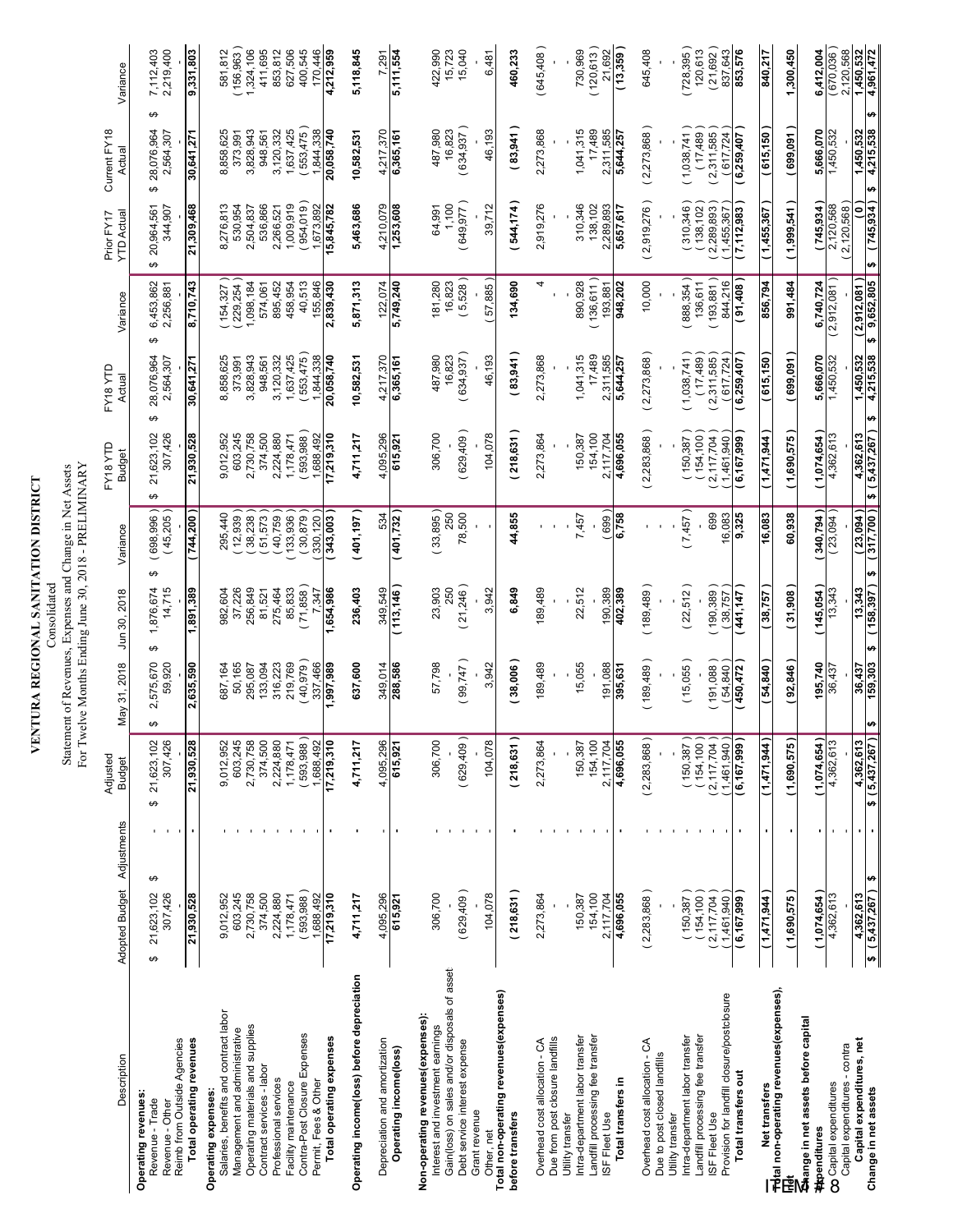| <b>/ENTURA REGIONAL SANITATION DISTRICT</b> |  |
|---------------------------------------------|--|
|                                             |  |

Enterprise rund<br>Statement of Revenues, Expenses and Change in Net Assets<br>For Twelve Months Ending June 30, 2018 - PRELIMINARY Statement of Revenues, Expenses and Change in Net Assets Enterprise Fund

| Description                                                                                                             | Adopted<br><b>Budget</b>   | Adjustments         | Adjusted<br><b>Budget</b>                          | May 31, 2018             | Jun 30, 2018             | Variance                       | FY18YTD<br><b>Budget</b>    | EY18 YTD<br>Actual           | Variance               | <b>YTD Actual</b><br>Prior FY17 | Current FY18<br>Actual            | Variance               |
|-------------------------------------------------------------------------------------------------------------------------|----------------------------|---------------------|----------------------------------------------------|--------------------------|--------------------------|--------------------------------|-----------------------------|------------------------------|------------------------|---------------------------------|-----------------------------------|------------------------|
| Reimb from Outside Agencies<br>$\mathbb{E}_{\text{Operating revenues}}$<br>Revenue - Trade<br>Revenue - Other<br>#<br>8 | 307,426<br>21,623,102<br>↮ | ↮                   | $$21,623,102$<br>$307,426$                         | 2,575,670<br>59,920<br>↮ | 14,715<br>1,876,674<br>↮ | $(698,996)$<br>$(45,205)$<br>↮ | 307,426<br>21,623,102<br>↮  | 28,076,964<br>2,564,307<br>↮ | 6,453,862<br>2,256,881 | 344,907<br>20,964,561<br>↮      | ఱ<br>28,076,964<br>2,564,307<br>↮ | 2,219,400<br>7,112,403 |
| Total operating revenues                                                                                                | 21,930,528                 | $\blacksquare$      | 21,930,528                                         | 2,635,590                | 1,891,389                | (744,200                       | 21,930,528                  | 30,641,271                   | 8,710,743              | 21,309,468                      | 30,641,271                        | 9,331,803              |
| Salaries, benefits and contract labor<br>Operating expenses:                                                            | 9,012,952                  |                     | 9,012,952<br>603,245                               | 687,164                  | 982,604                  | 295,440                        | 9,012,952                   | 8,858,625                    | (154, 327)<br>229,254  | 8,276,813                       | 8,858,625                         | 581,812                |
| Operating materials and supplies<br>Management and administrative                                                       | 603,245<br>2,730,758       |                     | 2,730,758                                          | 50,165<br>295,087        | 256,849<br>37,226        | (12,939)<br>38,238             | 2,730,758<br>603,245        | 3,828,943<br>373,991         | 1,098,184              | 530,954<br>2,504,837            | 3,828,943<br>373,991              | 156,963)<br>1,324,106  |
| Contract services - labor                                                                                               | 374,500                    |                     | 374,500<br>2,224,880                               | 133,094                  | 81,521                   | 51,573                         | 374,500                     | 948,561                      | 574,061                | 536,866                         | 948,561                           | 411,695                |
| Professional services                                                                                                   | 2,224,880                  |                     |                                                    | 316,223                  | 275,464                  | 40,759                         | 2,224,880                   | 3,120,332                    | 895,452                | 2,266,521                       | 3,120,332                         | 853,812                |
| Contra-Post Closure Expenses<br>Facility maintenance                                                                    | 593,988)<br>,178,471       |                     | 593,988)<br>1,178,471                              | (40, 979)<br>219,769     | 71,858<br>85,833         | 30,879<br>133,936              | 593,988<br>1,178,471        | (553, 475)<br>1,637,425      | 40,513<br>458,954      | (954.019)<br>1,009,919          | (553, 475)<br>1,637,425           | 400,545<br>627,506     |
| Permit, Fees & Other                                                                                                    | ,688,492                   |                     | 1,688,492                                          | 337,466                  | 7,347                    | 330,120                        | ,688,492                    | 1,844,338                    | 155,846                | ,673,892                        | 1,844,338                         | 170,446                |
| Total operating expenses                                                                                                | 17,219,310                 | ٠                   | 17,219,310                                         | ,997,989                 | 1,654,986                | 343,003                        | 17,219,310                  | 20,058,740                   | 2,839,430              | 15,845,782                      | 20,058,740                        | 4,212,959              |
| Operating income(loss) before depreciation                                                                              | 4,711,217                  |                     | 4,711,217                                          | 637,600                  | 236,403                  | (401, 197)                     | 4,711,217                   | 10,582,531                   | 5,871,313              | 5,463,686                       | 10,582,531                        | 5,118,845              |
| Depreciation and amortization                                                                                           | 4,095,296                  |                     | 4,095,296                                          | 349,014                  | 349,549                  | 534                            | 4,095,296                   | 4,217,370                    | 122,074                | 4,210,079                       | 4,217,370                         | 7.291                  |
| Operating income(loss)                                                                                                  | 615,921                    |                     | 615,921                                            | 288,586                  | (113, 146)               | (401, 732)                     | 615,921                     | 6,365,161                    | 5,749,240              | 1,253,608                       | 6,365,161                         | 5,111,554              |
| Non-operating revenues (expenses):<br>Interest and investment earnings                                                  | 306,700                    |                     | 306,700                                            | 57,798                   | 23,903                   | (33,895)                       | 306,700                     | 487,980                      | 181,280                | 64,991                          | 487,980                           | 422,990                |
| Gain(loss) on sales and/or disposals of asset:                                                                          |                            |                     |                                                    |                          | 250                      | 250                            |                             | 16,823                       | 16,823                 | 1,100                           | 16,823                            | 15,723                 |
| Debt service interest expense                                                                                           | (629, 409)                 |                     | (629, 409)                                         | (99,747)                 | 21,246)                  | 78,500                         | (629, 409)                  | 634,937)                     | (5,528)                | (649, 977)                      | (634,937)                         | 15,040                 |
| Grant revenue<br>Other, net                                                                                             | 104,078                    |                     | $\infty$<br>104,07                                 | 3,942                    | 3,942                    |                                | 104,078                     | 46,193                       | 57,885                 | 39,712                          | 46,193                            | 6,481                  |
| Total non-operating revenues(expenses)<br>before transfers                                                              | (218, 631)                 |                     | (218, 631)                                         | (38,006)                 | 6,849                    | 44,855                         | (218,631                    | (83,941)                     | 134,690                | (544,174)                       | (83,941)                          | 460,233                |
| Overhead cost allocation - CA                                                                                           | 2,273,864                  |                     | 2,273,864                                          | 189,489                  | 189,489                  |                                | 2,273,864                   | 2,273,868                    | 4                      | 2,919,276                       | 2,273,868                         | (645, 408)             |
| Due from post closure landfills<br>Utility transfer                                                                     |                            |                     |                                                    |                          |                          |                                |                             |                              |                        |                                 |                                   |                        |
| Intra-department labor transfer                                                                                         | 150,387                    |                     | 150,387                                            | 15,055                   | 22,512                   | 7,457                          | 150,387                     | 1,041,315                    | 890,928                | 310,346                         | 1,041,315                         | 730,969                |
| Landfill processing fee transfer<br>ISF Fleet Use                                                                       | 154,100<br>2,117,704       |                     | 154,100                                            | 191,088                  | 190,389                  | 699                            | 154,100<br>2,117,704        | 17,489<br>2,311,585          | (136, 611)<br>193.881  | 138,102<br>2,289,893            | 17,489<br>2,311,585               | (120, 613)<br>21,692   |
| Total transfers in                                                                                                      | 4,696,055                  |                     | $\frac{2,117,704}{4,696,055}$                      | 395,631                  | 402,389                  | 6,758                          | 4,696,055                   | 5,644,257                    | 948,202                | 5,657,617                       | 5,644,257                         | (13,359)               |
| Overhead cost allocation - CA                                                                                           | (2,283,868)                |                     | (2,283,868)                                        | (189, 489)               | (189,489)                |                                | (2,283,868)                 | (2,273,868)                  | 10,000                 | (2,919,276)                     | (2,273,868)                       | 645,408                |
| Due to post closed landfills<br>Utility transfer                                                                        |                            |                     |                                                    |                          |                          |                                |                             |                              |                        |                                 |                                   |                        |
| Intra-department labor transfer                                                                                         | 150,387                    |                     | 150,387                                            | (15,055)                 | (22,512)                 | (7,457)                        | 150,387                     | 1,038,741                    | (888, 354)             | (310,346)                       | (1,038,741)                       | 728,395)               |
| Landfill processing fee transfer<br>ISF Fleet Use                                                                       | (154, 100<br>(2, 117, 704) |                     | (154, 100<br>2,117,704                             | 191,088                  | (190, 389)               | 699                            | (154, 100<br>2,117,704      | (17, 489)<br>(2,311,585)     | (193, 881)<br>136,611  | (138, 102)<br>2,289,893         | (17, 489)<br>(2,311,585)          | (21,692)<br>120,613    |
| Provision for landfill closure/postclosure                                                                              | (1,461,940)<br>6,167,999   |                     | $\overline{\phantom{0}}$<br>1,461,940<br>6,167,999 | (54, 840)<br>450,472     | (38,757)                 | 16,083<br>9,325                | 1,461,940                   | (617, 724)<br>6,259,407      | 844,216                | 7,112,983<br>1,455,367          | (617, 724)<br>6,259,407           | 837,643<br>853,576     |
| Total transfers out                                                                                                     |                            |                     | $\overline{\phantom{0}}$                           |                          | 441,147                  |                                | 6,167,999                   |                              | 91,408                 |                                 |                                   |                        |
| Net transfers<br>Total non-operating revenues(expenses),                                                                | <b>447, 444</b>            |                     | (1,471,944)                                        | 54,840                   | 38,757                   | 16,083                         | 1,471,944                   | 615,150                      | 856,794                | 1,455,367                       | 615,150                           | 840,217                |
| īet                                                                                                                     | (1,690,575)                |                     | ÷<br>(1,690,575)                                   | (92, 846)                | (31,908)                 | 60,938                         | (1,690,575)                 | (699,091)                    | 991,484                | (1,999,541)                     | (699,091)                         | 1,300,450              |
| Change in net assets before capital<br>expenditures                                                                     | (1,074,654)                | ٠                   | (1,074,654                                         | 195,740                  | (145,054)                | (340, 794)                     | (1,074,654)                 | 5,666,070                    | 6,740,724              | (745, 934)                      | 5,666,070                         | 6,412,004              |
| Capital expenditures - contra<br>Capital expenditures                                                                   |                            | ×                   |                                                    |                          |                          |                                |                             |                              |                        |                                 |                                   |                        |
| Capital expenditures, net                                                                                               |                            | ×                   |                                                    |                          |                          |                                |                             |                              |                        |                                 |                                   |                        |
| Change in net assets                                                                                                    | \$(1,074,654)              | $\blacksquare$<br>₩ | \$(1,074,654                                       | 195,740<br>₩             | (145, 054)<br>₩          | ø                              | $(340, 794)$ \$ (1,074,654) | 5,666,070<br>₩               | 6,740,724<br>₩         | (745, 934)<br>÷                 | H)<br>5,666,070<br>÷              | 6,412,004              |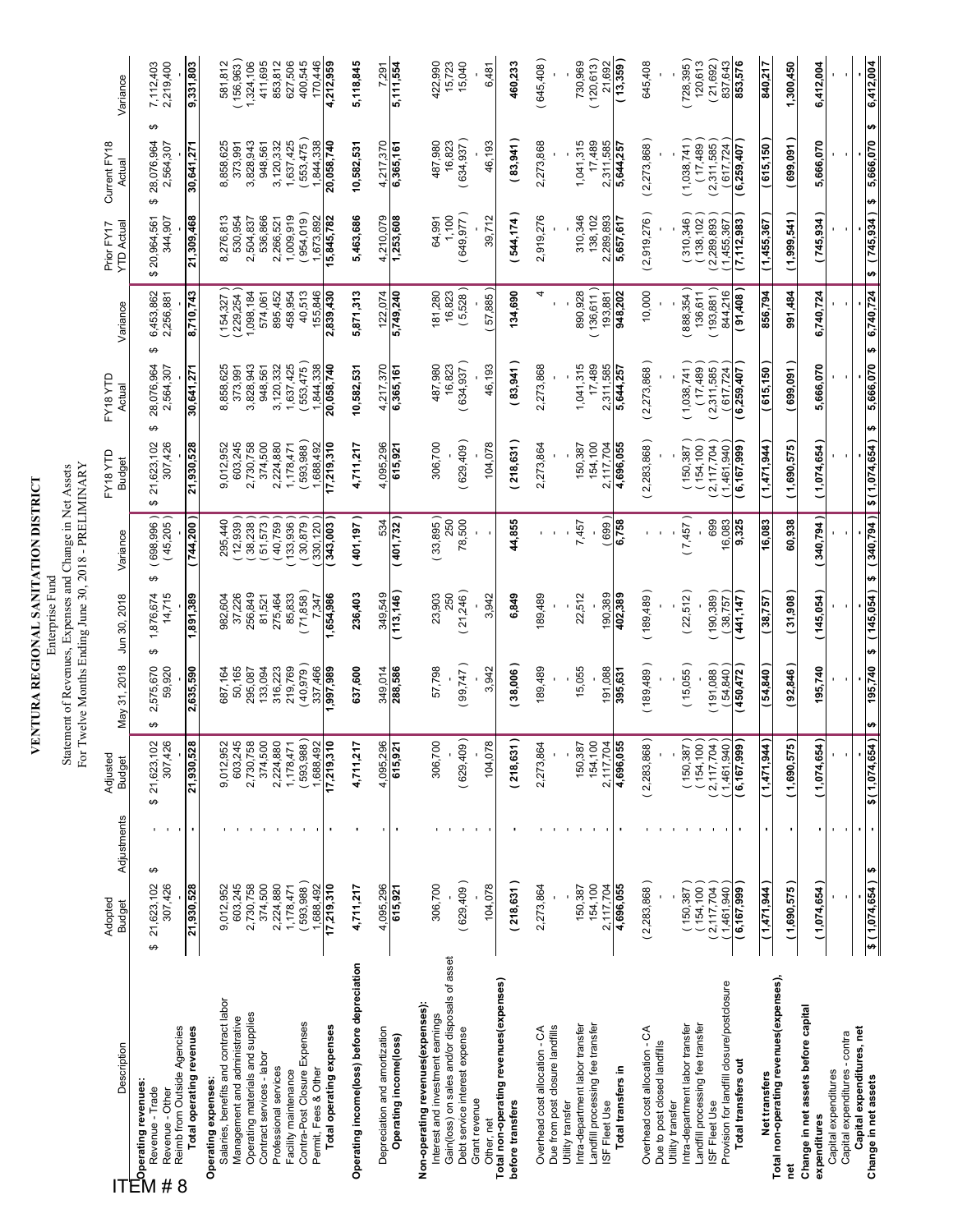**VENTURA REGIONAL SANITATION DISTRICT**<br>Capital Oultays<br>Statement of Revenues, Expenses and Change in Net Assets<br>For Twelve Months Ending June 30, 2018 - PRELIMINARY For Twelve Months Ending June 30, 2018 - PRELIMINARY Statement of Revenues, Expenses and Change in Net Assets Capital Outlays

|                                                                    | Adopted             |             | Adjusted            |              |              |          | FY18YTD                     | FY18 YTD    |                             | Prior FY17 YTD   | Current FY18  |                                    |
|--------------------------------------------------------------------|---------------------|-------------|---------------------|--------------|--------------|----------|-----------------------------|-------------|-----------------------------|------------------|---------------|------------------------------------|
| Description                                                        | <b>Budget</b>       | Adjustments | <b>Budget</b>       | May 31, 2018 | Jun 30, 2018 | Variance | <b>Budget</b>               | Actual      | Variance                    | Actual           | Actual        | Variance                           |
| Operating revenues:<br>Revenue - Trade                             | ↔                   | ↮           | ↮                   | ↮            | ↮            | ↮        | ↮                           | ↮           | ↮                           | ↮                | ↮<br>↮        |                                    |
| Revenue - Other                                                    |                     |             |                     |              |              |          |                             |             |                             |                  |               |                                    |
| Reimb from Outside Agencies                                        |                     |             |                     |              |              |          |                             |             |                             |                  |               |                                    |
| Total operating revenues                                           |                     |             |                     |              |              |          |                             |             |                             |                  |               |                                    |
| Salaries, benefits and contract labor<br>Operating expenses:       |                     |             |                     |              |              |          |                             |             |                             |                  |               |                                    |
| Management and administrative                                      | 25,000              |             | 25,000              |              |              |          |                             | 170         |                             |                  | 170           | 170                                |
| Operating materials and supplies                                   | 2,767,613           |             | 2,767,613           | 10,633       | 4,582        | (6,051)  | 25,000<br>2,767,613         | 1,043,235   | $(24,830)$<br>$(1,724,378)$ | 329,478          | 1,043,235     | 713,757                            |
| Contract services - labor                                          |                     |             |                     |              |              |          |                             |             |                             |                  |               |                                    |
| Professional services<br>Facility maintenance                      | 1,555,000<br>15,000 |             | 1,555,000<br>15,000 | 25,804       | 8,761        | (17,043) | 1,555,000<br>15,000         | 399,873     | $(1,155,127)$<br>$(15,000)$ | 1,782,134        | 399,873       | (1,382,261)                        |
| Contra-Post Closure Expenses                                       |                     |             |                     |              |              |          |                             |             |                             |                  |               |                                    |
| Permit, Fees & Other                                               |                     |             |                     |              |              |          |                             | 4,680       | 4,680                       | 8,955            | 4,680         |                                    |
| Total operating expenses                                           | 4,362,613           |             | 4,362,613           | 36,437       | 13,343       | (23,094) | 4,362,613                   | 1,447,958   | 2,914,655                   | 2,120,568        | 1,447,958     | $\frac{(4,275)}{(672,610)}$        |
| Operating income(loss) before depreciation                         | (4,362,613)         |             | (4,362,613)         | 36,437)      | (13,343)     | 23,094   | (4,362,613)                 | (1,447,958) | 2,914,655                   | (2, 120, 568)    | (1,447,958)   | 672,610                            |
| Depreciation and amortization                                      |                     |             |                     |              |              |          |                             |             |                             |                  |               |                                    |
| Operating income(loss)                                             | (4, 362, 613)       |             | (4,362,613)         | (36, 437)    | (13, 343)    | 23,094   | (4,362,613)                 | (1,447,958) | 2,914,655                   | (2, 120, 568)    | (1,447,958)   | 672,610                            |
| Non-operating revenues(expenses):                                  |                     |             |                     |              |              |          |                             |             |                             |                  |               |                                    |
| Interest and investment earnings                                   |                     |             |                     |              |              |          |                             |             |                             |                  |               |                                    |
| Gain(loss) on sales and/or disposals of asset:                     |                     |             |                     |              |              |          |                             |             |                             |                  |               |                                    |
| Debt service interest expense                                      |                     |             |                     |              |              |          |                             |             |                             |                  |               |                                    |
| Grant revenue<br>Other, net                                        |                     |             |                     |              |              |          |                             |             |                             |                  |               |                                    |
| Total non-operating revenues (expenses)                            |                     |             |                     |              |              |          |                             |             |                             |                  |               |                                    |
| before transfers                                                   |                     |             |                     |              |              |          |                             |             |                             |                  |               |                                    |
| Overhead cost allocation - CA                                      |                     |             |                     |              |              |          |                             |             |                             |                  |               |                                    |
| Due from post closure landfills                                    |                     |             |                     |              |              |          |                             |             |                             |                  |               |                                    |
| Intra-department labor transfer<br>Utility transfer                |                     |             |                     |              |              |          |                             |             |                             |                  |               |                                    |
| Landfill processing fee transfer                                   |                     |             |                     |              |              |          |                             |             |                             |                  |               |                                    |
| ISF Fleet Use                                                      |                     |             |                     |              |              |          |                             |             |                             |                  |               |                                    |
| Total transfers in                                                 |                     |             |                     |              |              |          |                             |             |                             |                  |               |                                    |
| Overhead cost allocation - CA                                      |                     |             |                     |              |              |          |                             |             |                             |                  |               |                                    |
| Due to post closed landfills                                       |                     |             |                     |              |              |          |                             |             |                             |                  |               |                                    |
| Intra-department labor transfer<br>Utility transfer                |                     |             |                     |              |              |          |                             | (2,574)     | (2,574)                     |                  | (2,574)       | (2,574)                            |
| Landfill processing fee transfer                                   |                     |             |                     |              |              |          |                             |             |                             |                  |               |                                    |
| ISF Fleet Use                                                      |                     |             |                     |              |              |          |                             |             |                             |                  |               |                                    |
| Provision for landfill closure/postclosure                         |                     |             |                     |              |              |          |                             |             |                             |                  |               |                                    |
| Total transfers out                                                |                     |             |                     |              |              |          |                             | (2,574)     | (2,574)                     |                  | (2,574)       | (2,574)                            |
| — Net transfers<br><u>Tot</u> al non-operating revenues(expenses), |                     |             |                     |              |              |          |                             | (2,574)     | (2,574)                     |                  | (2,574)       | (2,574)                            |
| ۱e                                                                 |                     |             |                     |              |              |          |                             | (2,574)     | (2,574)                     |                  | (2,574)       | (2,574)                            |
| <b>Change in net assets before capital</b>                         |                     |             |                     |              |              |          |                             |             |                             |                  |               |                                    |
| CoCapital expenditures<br><b>Expenditures</b>                      | (4,362,613)         |             | (4,362,613)         | 36,437)      | 13,343       | 23,094   | (4,362,613)                 | (1,450,532) | 2,912,081                   | 2,120,568)       | (1,450,532)   | 670,036                            |
| Capital expenditures - contra                                      |                     |             |                     |              |              |          |                             |             |                             | (2, 120, 568)    |               | 2,120,568                          |
| Capital expenditures, net                                          | $$(4,362,613)$ \$   |             |                     | (36, 437)    | (13, 343)    | 23,094   | \$(4,362,613) \$(1,450,532) |             | 2,912,081                   | (2,120,568)<br>₩ | \$(1,450,532) | $\frac{2,120,568}{$ \$ (1,450,532) |
| Change in net assets                                               |                     |             | \$(4,362,613)       | ÷            | ↮            | ↮        |                             |             | ø                           | 0                |               |                                    |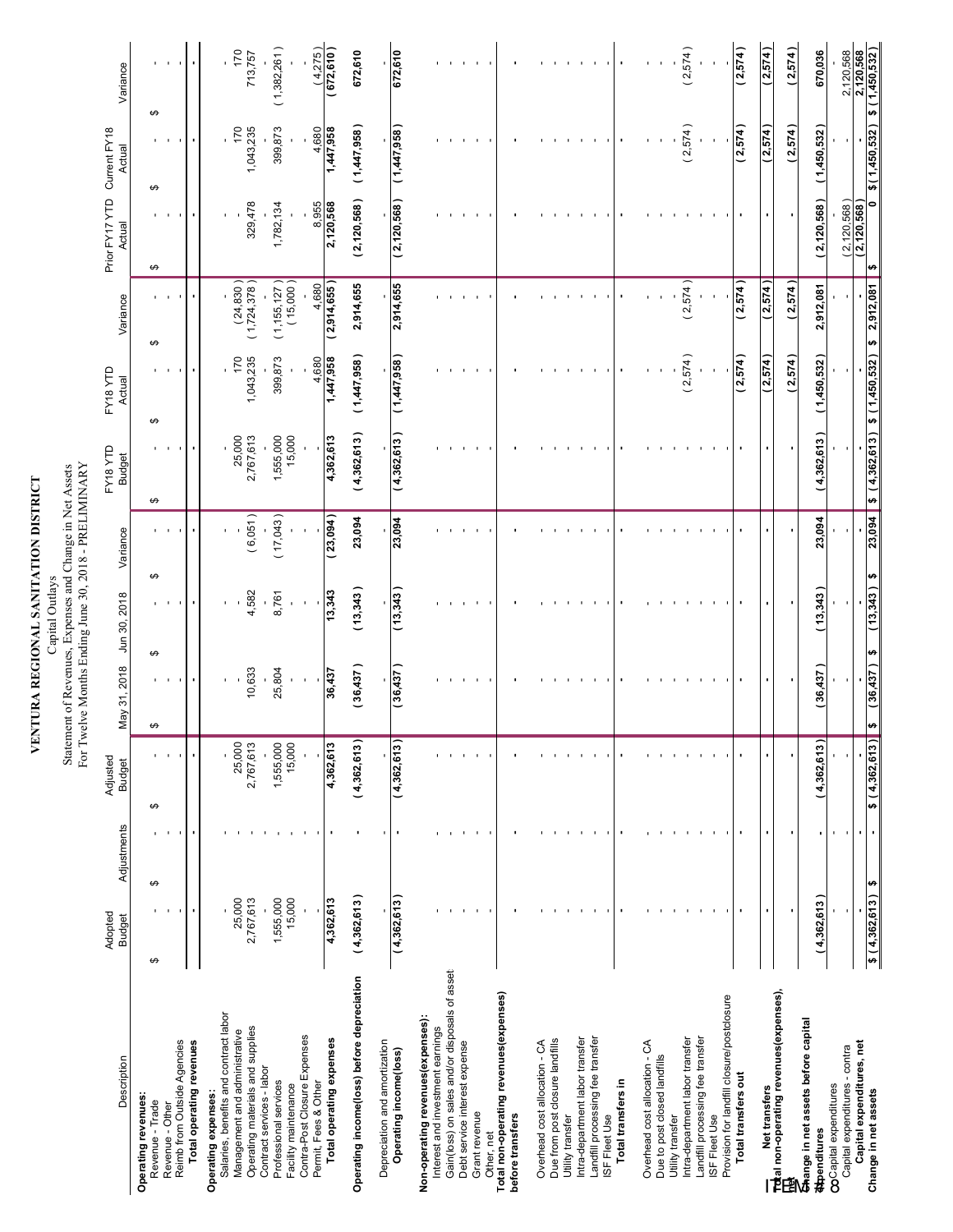**VENTURA REGIONAL SANITATION DISTRICT**<br>Central Administration<br>Statement of Revenues, Expenses and Change in Net Assets<br>For Twelve Months Ending June 30, 2018 - PRELIMINARY Statement of Revenues, Expenses and Change in Net Assets Central Administration

| Description                                                                                                                             | Adopted<br><b>Budget</b> | Adjustments    | Adjustec<br><b>Budget</b>       | May 31, 2018          | Jun 30, 2018     | Variance                  | FY18YTD<br><b>Budget</b> | FY18 YTD<br>Actual      | Variance             | <b>YTD Actual</b><br>Prior FY17 | Current FY18<br>Actual       | Variance           |
|-----------------------------------------------------------------------------------------------------------------------------------------|--------------------------|----------------|---------------------------------|-----------------------|------------------|---------------------------|--------------------------|-------------------------|----------------------|---------------------------------|------------------------------|--------------------|
| Reimb from Outside Agencies<br><b>[T] Operating revenues:</b><br>22     Revenue - Trade<br>Revenue - Trade<br>Revenue - Other<br>8<br># | ↮<br>1,366,690<br>↮      |                | 60<br>1,366,6<br>↮              | 141,598<br>2,259<br>↮ | 117,452<br>↮     | (24, 146)<br>(2,259)<br>↮ | 1,366,690<br>↮           | 1,424,274<br>7,494<br>↮ | 57,584<br>7,494<br>↮ | 1,368,963<br>5,795<br>↮         | ↮<br>1,424,274<br>7,494<br>↮ | 55,310<br>1,699    |
| Total operating revenues                                                                                                                | 1,366,690                |                | 1,366,690                       | 143,857               | 117,452          | 26,405                    | 1,366,690                | 1,431,768               | 65,079               | 1,374,759                       | 1,431,768                    | 57,010             |
| Salaries, benefits and contract labor<br>Management and administrative<br>Operating expenses:                                           | 2,382,264<br>358,751     |                | <b>g 51</b><br>2,382,2<br>358,7 | 186,154<br>19,247     | 275,829<br>9,472 | 9,775)<br>89,675          | 2,382,264<br>358,751     | 2,389,140<br>116,409    | 242,342)<br>6,876    | 2,282,749<br>174,897            | 2,389,140<br>116,409         | 58,488)<br>106,391 |
| Operating materials and supplies                                                                                                        | 79,342                   |                | 79,342                          | 2,643                 | 1,251            | 1,392                     | 79,342                   | 12,655                  | (66, 687)            | 28,502                          | 12,655                       | 15,847             |
| Contract services - labor                                                                                                               | 50,000                   |                | 50,000                          |                       |                  |                           | 50,000                   | 40,264                  | (9,736)              | 68,514                          | 40,264                       | 28,250)            |
| Professional services<br>Facility maintenance                                                                                           | 1,026,676<br>187,594     |                | 1,026,676<br>187,594            | 62,603<br>15,952      | 76,499<br>828    | 15, 124)<br>13,896        | 1,026,676<br>187,594     | 1,023,119<br>157,885    | (3,557)<br>29,710    | 964,875<br>200,577              | 1,023,119<br>157,885         | 42,693)<br>58,243  |
| Contra-Post Closure Expenses<br>Permit, Fees & Other                                                                                    | 147,892                  |                | 92<br>147,8                     | 6,876                 | 2,921            | 3,955)                    | 147,892                  | 113,250                 | 34,642)              | 116,199                         | 113,250                      | (2,950)            |
| Total operating expenses                                                                                                                | 4,232,519                |                | 4,232,519                       | 293,474               | 366,800          | 73,326                    | 4,232,519                | 3,852,721               | 379,798              | 3,836,313                       | 3,852,721                    | 16,407             |
| Operating income(loss) before depreciation                                                                                              | (2,865,830)              |                | (2,865,830)                     | (149, 617)            | (249, 347)       | 99,731)                   | (2,865,830)              | (2,420,952)             | 444,877              | (2,461,555)                     | (2,420,952)                  | 40,602             |
| Depreciation and amortization                                                                                                           | 120,587                  |                | 587<br>120,5                    | 6,251                 | 6,251            |                           | 120,587                  | 75,011                  | (45,576)             | 127,703                         | 75,011                       | 52,692)            |
| Operating income(loss)                                                                                                                  | (2,986,417)              |                | (2,986,417)                     | (155,868)             | (255, 598)       | (99,731)                  | (2,986,417)              | (2,495,964)             | 490,453              | (2,589,258)                     | (2,495,964)                  | 93,294             |
| Non-operating revenues (expenses):<br>Interest and investment earnings                                                                  | 700                      |                | 200                             | 22,105                | 8,875            | (13,229)                  | 700                      | 39,715                  | 39,015               | 274                             | 39,715                       | 39,441             |
| Gain(loss) on sales and/or disposals of asset                                                                                           |                          |                |                                 |                       |                  |                           |                          |                         |                      |                                 |                              |                    |
| Debt service interest expense<br>Grant revenue                                                                                          |                          |                |                                 |                       |                  |                           |                          |                         |                      |                                 |                              |                    |
| Other, net                                                                                                                              | (3,288)                  |                | (3,288)                         |                       |                  |                           | 3,288                    |                         | 3,288                | 200                             |                              | (200)              |
| Total non-operating revenues(expenses)<br>before transfers                                                                              | (2,588)                  |                | (2,588)                         | 22,105                | 8,875            | (13,229)                  | (2,588)                  | 39,715                  | 42,303               | 474                             | 39,715                       | 39,241             |
| Overhead cost allocation - CA                                                                                                           | 2,273,864                |                | 864<br>2,273,8                  | 189,489               | 189,489          |                           | 2,273,864                | 2,273,868               | 4                    | 2,919,276                       | 2,273,868                    | (645, 408)         |
| Due from post closure landfills<br>Utility transfer                                                                                     |                          |                |                                 |                       |                  |                           |                          |                         |                      |                                 |                              |                    |
| Intra-department labor transfer                                                                                                         |                          |                |                                 | 2,028                 | 5                | (1,971)                   |                          | 18,852                  | 18,852               | 97,578                          | 18,852                       | (78, 726)          |
| Landfill processing fee transfer<br>ISF Fleet Use                                                                                       | 5,680                    |                | 5,680                           | 190                   | 152              | (38)                      | 5,680                    | 2,875                   | 2,805)               | 2,823                           | 2,875                        | 5                  |
| Total transfers in                                                                                                                      | 2,279,544                |                | 2,279,544                       | 191,707               | 189,698          | 2,009                     | 2,279,544                | 2,295,595               | 16,051               | 3,019,677                       | 2,295,595                    | (724,083           |
| Overhead cost allocation - CA                                                                                                           |                          |                |                                 |                       |                  |                           |                          |                         |                      |                                 |                              |                    |
| Due to post closed landfills<br>Utility transfer                                                                                        |                          |                |                                 |                       |                  |                           |                          |                         |                      |                                 |                              |                    |
| Intra-department labor transfer                                                                                                         |                          |                |                                 |                       |                  |                           |                          | (564, 983)              | (564, 983)           | (840)                           | (564, 983)                   | (564, 143)         |
| Landfill processing fee transfer<br>ISF Fleet Use                                                                                       | (6, 672)                 |                | (6, 672)                        | (494)                 | (463)            | $\overline{5}$            | (6, 672)                 | (6,404)                 | 268                  | (6,366)                         | (6,404)                      | (39)               |
| Provision for landfill closure/postclosure                                                                                              |                          |                |                                 |                       |                  |                           |                          |                         |                      |                                 |                              |                    |
| Total transfers out                                                                                                                     | (6, 672)                 |                | (6, 672)                        | (494)                 | (463)            | స్                        | (6, 672)                 | ( 571,387 )             | (564,715)            | (7,206)                         | (571, 387)                   | (564, 182)         |
| Net transfers<br>Total non-operating revenues(expenses),                                                                                | 2,272,872                |                | 372<br>2,272,8                  | 191,213               | 189,235          | ( 878)                    | 2,272,872                | 1,724,208               | (548, 664)           | 3,012,472                       | 1,724,208                    | 1,288,264)         |
| ē                                                                                                                                       | 2,270,284                | J.             | 34<br>2,270,2                   | 213,317               | 198,110          | (15,207)                  | 2,270,284                | 1,763,923               | (506, 361)           | 3,012,946                       | 1,763,923                    | (1,249,023)        |
| Change in net assets before capital<br>expenditures                                                                                     | (716, 133)               |                | $\overline{33}$<br>(716, 1)     | 57,450                | 57,488)          | (114, 938)                | (716, 133)               | (732, 041)              | (15,908)             | 423,688                         | (732, 041)                   | (1,155,729)        |
| Capital expenditures - contra<br>Capital expenditures                                                                                   |                          |                |                                 |                       |                  |                           |                          |                         |                      |                                 |                              |                    |
| Capital expenditures, net<br>Change in net assets                                                                                       | H<br>(716.133)<br>th)    | $\blacksquare$ | (716, 133)<br>u)                | 57,450<br>₩           | 884.75<br>s      | (114, 938)<br>÷           | (716, 133)<br>$\bullet$  | 732.041<br>₩            | (15,908)<br>H        | 423,688<br>₩                    | (732.041)<br>÷               | (1, 155, 729)<br>ø |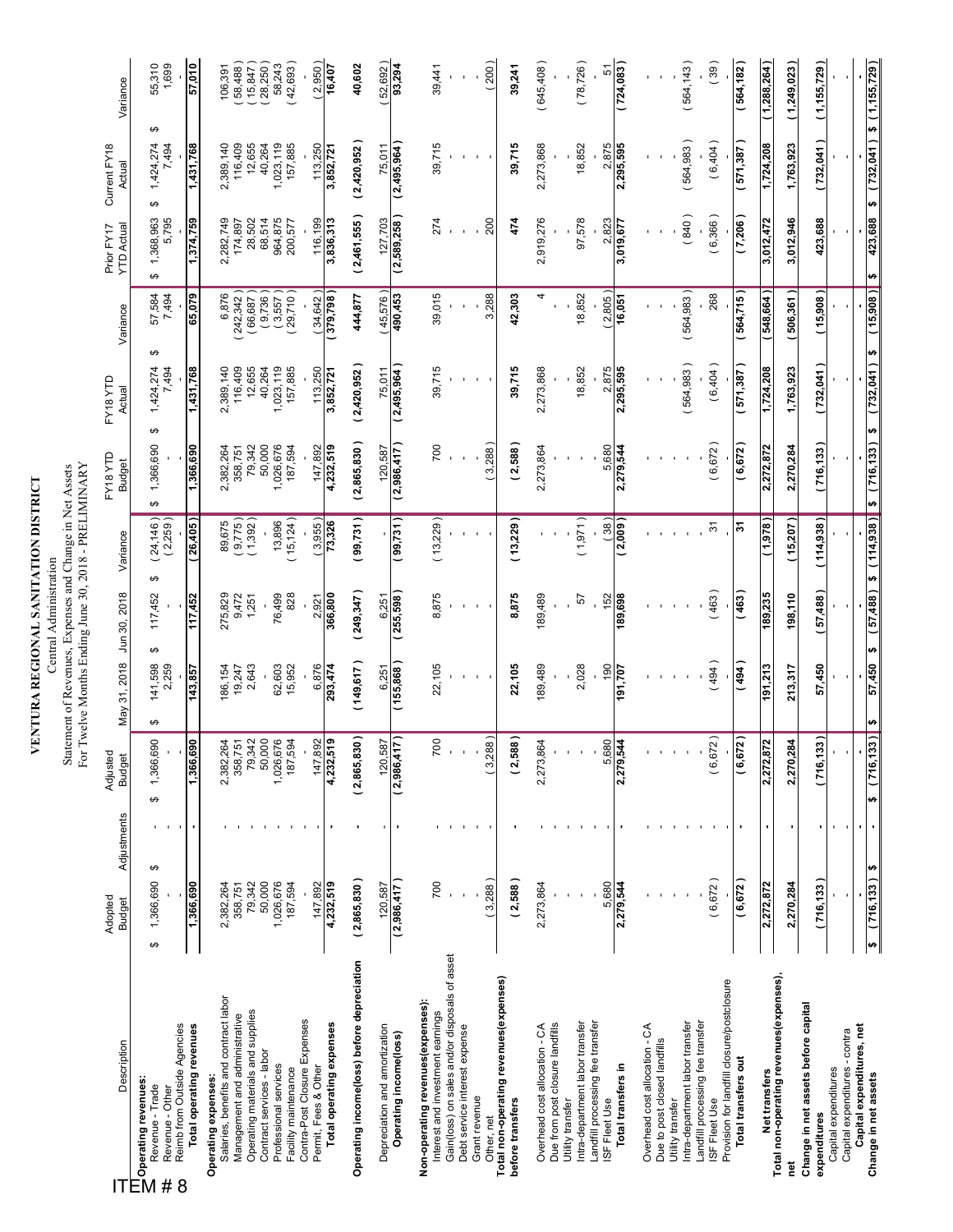#### **VENTURA REGIONAL SANITATION DISTRICT**<br>Statement of Revenues, Expenses and Change in Net Assets<br>For Twelve Months Ending June 30, 2018 - PRELIMINARY Statement of Revenues, Expenses and Change in Net Assets Water Wastewater

| Description                                                                                  | Adopted<br><b>Budget</b> | Adjustments | Adjustec<br><b>Budget</b>                 | May 31, 2018        | Jun 30, 2018        | Variance         | EY18 YTD<br><b>Budget</b> | EY18 YTD<br>Actual       | Variance                    | <b>YTD Actual</b><br>Prior FY17 | Current FY18<br>Actual        | Variance             |
|----------------------------------------------------------------------------------------------|--------------------------|-------------|-------------------------------------------|---------------------|---------------------|------------------|---------------------------|--------------------------|-----------------------------|---------------------------------|-------------------------------|----------------------|
| ↮<br>Reimb from Outside Agencies<br>Operating revenues<br>Revenue - Trade<br>Revenue - Other | 5,737,129<br>10,626      | ↮           | 10,626<br>5,737,129<br>↮                  | 594,910<br>886<br>↮ | 476,850<br>886<br>↮ | (118,060)<br>↮   | 5,737,129<br>10,626<br>↮  | 5,423,022<br>12,696<br>↮ | (314, 107)<br>2,070<br>မာ   | 4,704,596<br>23,152<br>↮        | ↮<br>5,423,022<br>12,696<br>↮ | (10, 455)<br>718,426 |
| Total operating revenues                                                                     | 5,747,755                |             | 755<br>5,747,                             | 595,795             | 477,735             | (118,060)        | 5,747,755                 | 5,435,718                | (312,037)                   | 4,727,747                       | 5,435,718                     | 707,971              |
| Salaries, benefits and contract labor<br>Operating expenses:                                 | 3,548,799                |             | 3,548,                                    | 267,430<br>4,292    | 391,360             | 123,930          | 3,548,799                 | 3,299,629                | $(249, 170)$<br>$(23, 636)$ | 2,982,664                       | 3,299,629                     | 316,966              |
| Operating materials and supplies<br>Management and administrative                            | 706,626<br>72,188        |             | <b>Page</b><br><b>Page</b><br>706,<br>72, | 126,169             | 6,914<br>67,714     | 58,454)<br>2,621 | 72,188<br>706,626         | 48,553<br>801,266        | 94,640                      | 643,366<br>30,477               | 48,553<br>801,266             | 18,075<br>157,901    |
| Contract services - labor                                                                    | 2,000                    |             | $\overline{a}$                            | 6,674               | 6,355               | (319)            | 2,000                     | 17,740                   | 15,740                      | 24,348                          | 17,740                        | (6,608)              |
| Professional services<br>Facility maintenance                                                | 242,384<br>42,252        |             | 242,384<br>42,252                         | 14,994              | 11,589<br>5,726     | 9,268)<br>11,589 | 242,384<br>42,252         | 42,142<br>115,027        | 72,776<br>200,242           | 55,209<br>78,911                | 42,142<br>115,027             | (13,067)<br>36,117   |
| Contra-Post Closure Expenses<br>Permit, Fees & Other                                         | 15,150                   |             | 150<br>$\frac{15}{1}$                     | 195                 | 564                 | 369              | 15,150                    | 38,202                   | 23.052                      | 35.270                          | 38.202                        | 2,933                |
| Total operating expenses                                                                     | 4,629,399                |             | 4,629,399                                 | 419,754             | 490,222             | 70,468           | 4,629,399                 | ,362,559                 | 266,840                     | 3,850,244                       | 4,362,559                     | 512,315              |
| Operating income(loss) before depreciation                                                   | 1,118,356                |             | 1,118,356                                 | 176,041             | (12,487)            | (188, 528)       | 1,118,356                 | 1,073,159                | (45, 197)                   | 877,503                         | 1,073,159                     | 195,656              |
| Depreciation and amortization                                                                | 156,563                  |             | 563<br>156,                               | 13,047              | 13,047              |                  | 156,563                   | 156,563                  | $\circ$                     | 156,563                         | 156,563                       |                      |
| Operating income(loss)                                                                       | 961,793                  |             | 961,793                                   | 162,994             | (25,533)            | (188, 528)       | 961,793                   | 916,596                  | (45, 197)                   | 720,940                         | 916,596                       | 195,656              |
| Non-operating revenues(expenses):<br>Interest and investment earnings                        | 3,400                    |             | 3,400                                     | 261                 |                     | (261)            | 3,400                     | 20,627                   | 17,227                      | 2,452                           | 20,627                        | 18,175               |
| Gain(loss) on sales and/or disposals of asset<br>Debt service interest expense               | (44,279)                 |             | (44,279)                                  | (133)               | (9,999)             | (9,865)          | (44,279)                  | (44, 897)                | (618)                       | (49,231)                        | (44, 897)                     | 4,334                |
| Grant revenue<br>Other, net                                                                  | 107,366                  |             | 366<br>107                                | 3,942               | 3,942               |                  | 107,366                   | 46,150                   | (61,216)                    | 39,482                          | 46,150                        | 6,668                |
| Total non-operating revenues(expenses)<br>before transfers                                   | 66,487                   |             | 66,487                                    | 4,070               | (6,056)             | (10, 126)        | 66,487                    | 21,880                   | (44, 607)                   | (7,297)                         | 21,880                        | 29,176               |
| Overhead cost allocation - CA                                                                |                          |             |                                           |                     |                     |                  |                           |                          |                             |                                 |                               |                      |
| Due from post closure landfills<br>Utility transfer                                          |                          |             |                                           |                     |                     |                  |                           |                          |                             |                                 |                               |                      |
| Intra-department labor transfer                                                              | 109,047                  |             | 109,047                                   | 10,577              | 18,055              | 7,478            | 109,047                   | 465,578                  | 356,531                     | 140,402                         | 465,578                       | 325, 177             |
| Landfill processing fee transfer<br>ISF Fleet Use                                            | 8,618                    |             | 618<br>ထ                                  | 2,045               | 1,384               | 661              | 8,618                     | 42,477                   | 33,859                      | 20,571                          | 42,477                        | 21,906               |
| Total transfers in                                                                           | 117,665                  |             | 117,665                                   | 12,622              | 19,439              | 6,817            | 117,665                   | 508,055                  | 390,390                     | 160,973                         | 508,055                       | 347,083              |
| Overhead cost allocation - CA<br>Due to post closed landfills                                | (587, 311)               |             | (587, 311)                                | (48, 109)           | (48, 109)           |                  | 587,311)                  | 577,308                  | 10,003                      | (1,206,660)                     | (577,308                      | 629,352              |
| Intra-department labor transfer<br>Utility transfer                                          |                          |             |                                           | (1,089)             |                     | 1,089            |                           | 2,574                    | (2,574)                     | (15, 638)                       | (2,574)                       | 13,064               |
| Landfill processing fee transfer<br>ISF Fleet Use                                            | (377, 677)               |             | (377, 677)                                | (36, 840)           | (36, 833)           | $\blacksquare$   | (377, 677)                | (442, 130)               | (64, 453)                   | (442,056)                       | (442, 130)                    | (74)                 |
| Provision for landfill closure/postclosure<br>Total transfers out                            | (964, 988)               |             | 188<br>(964, 9                            | (86,038)            | (84, 942)           | 1,096            | (964, 988)                | (1,022,012)              | (57, 024)                   | (1,664,354)                     | (1,022,012)                   | 642,342              |
|                                                                                              | (847, 323)               |             | (847, 323)                                | (73,416)            | (65,503)            | 7,913            | (847, 323)                | (513,956)                | 333,367                     | (1,503,381)                     | (513, 956)                    | 989,425              |
| Inet                                                                                         | (780, 836)               | ٠           | $\overline{36}$<br>(780, 8)               | (69,346)            | (71,559)            | 2,214)           | (780, 836)                | (492,077                 | 288,760                     | (1,510,678)                     | (492,077                      | 1,018,601            |
| $\geq$ Change in net assets before capital<br>#expenditures                                  | 180,956                  |             | 956<br>180,                               | 93,649              | (97,093)            | (190, 741)       | 180,956                   | 424,519                  | 243,563                     | (789,738)                       | 424,519                       | 1,214,257            |
| Capital expenditures - contra<br>Capital expenditures<br>8                                   |                          |             |                                           |                     |                     |                  |                           |                          |                             |                                 |                               |                      |
| s,<br>Capital expenditures, net<br>Change in net assets                                      | 180,956                  | ø           | 956<br>180,<br>₩                          | 83,649<br>$\bullet$ | ( 87,093 )<br>H     | \$ (190,741)     | 180,956<br>$\bullet$      | 424,519<br>₩             | 243,563<br>₩                | (789, 738)<br>$\bullet$         | ₩<br>424,519<br>↮             | 1,214,257            |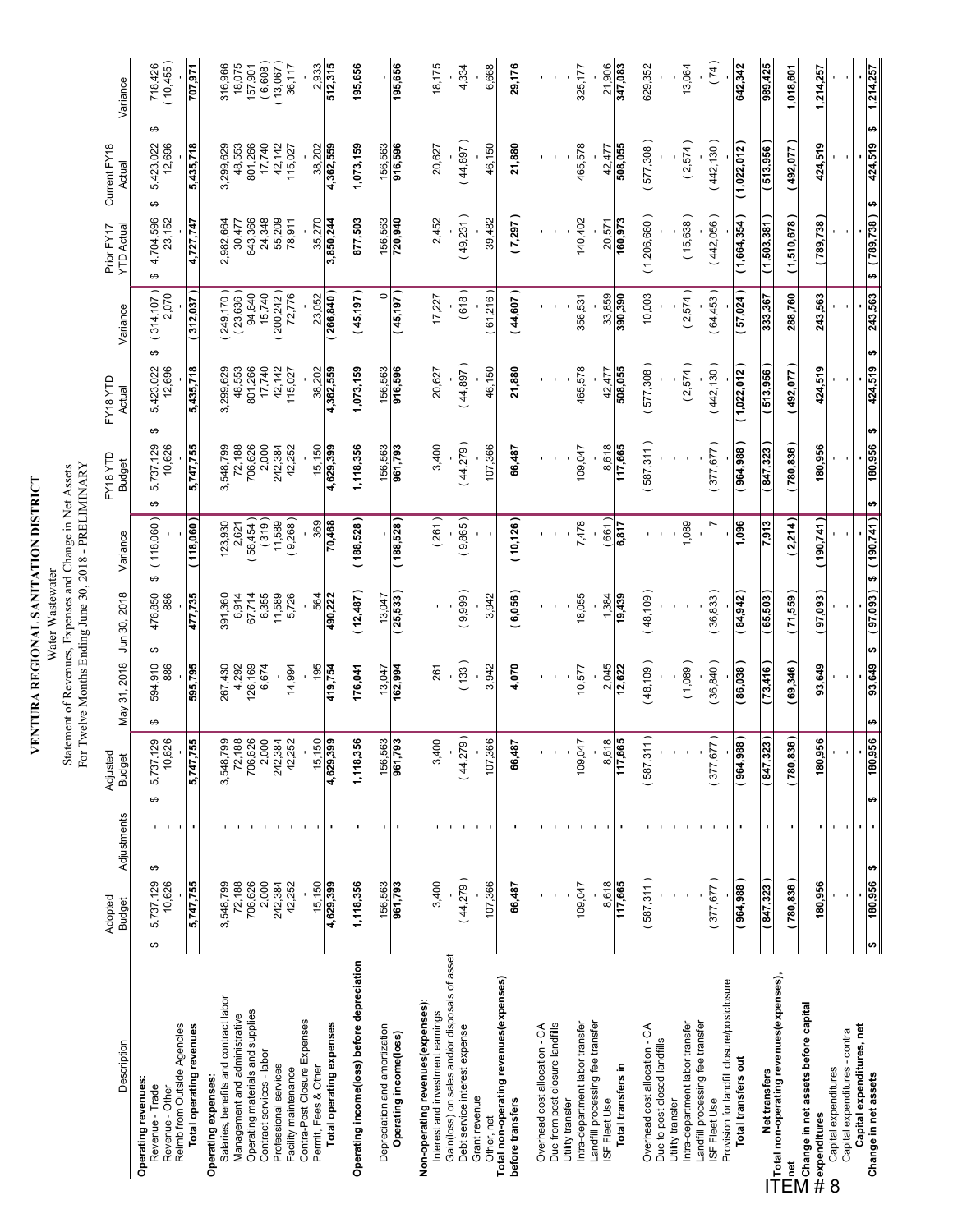| VENTURA REGIONAL SANITATION DISTRICT | $\ddot{\phantom{0}}$ |
|--------------------------------------|----------------------|
|                                      |                      |
|                                      |                      |

Solid Waste - Operations<br>Statement of Revenues, Expenses and Change in Net Assets<br>For Twelve Months Ending June 30, 2018 - PRELIMINARY Statement of Revenues, Expenses and Change in Net Assets Solid Waste - Operations

| Description                                                                                                                  | Adopted<br><b>Budget</b>   | Adjustments | Adjusted<br><b>Budget</b>      | May 31, 2018              | Jun 30, 2018             | Variance                     | FY18 YTD<br>Budget         | FY18 YTD<br>Actual           | Variance                    | Prior FY17<br><b>TD Actual</b> | Current FY18<br>Actual            | Variance               |
|------------------------------------------------------------------------------------------------------------------------------|----------------------------|-------------|--------------------------------|---------------------------|--------------------------|------------------------------|----------------------------|------------------------------|-----------------------------|--------------------------------|-----------------------------------|------------------------|
| Reimb from Outside Agencies<br>$\mathbb{T}_\textnormal{Operating revenues:}$<br>Revenue - Trade<br>Revenue - Other<br>#<br>8 | 12,219,283<br>171,800<br>↮ | ↮           | 171,800<br>33<br>\$12,219,2    | 1,839,162<br>56,776<br>မာ | 1,102,413<br>11,830<br>↮ | (736, 748)<br>(44,946)<br>ω, | 12,219,283<br>171,800<br>↮ | 2,365,970<br>20,174,869<br>↮ | 7,955,585<br>2,194,170<br>↮ | 12,639,373<br>212,844<br>↮     | ↮<br>20,174,869<br>2,365,970<br>↮ | 7,535,496<br>2,153,126 |
| Total operating revenues                                                                                                     | 12,391,083                 |             | 12,391,083                     | 1,895,937                 | 1,114,243                | <b>169'k8</b>                | 12,391,083                 | 22,540,839                   | 10,149,756                  | 12,852,217                     | 22,540,839                        | 9,688,622              |
| Salaries, benefits and contract labor<br>Operating expenses:                                                                 | 2,688,807                  |             | ΟŌ<br>2,688,8                  | 212,111                   | 8,265<br>278,153         | 66,041                       | 2,688,807                  | 2,837,330                    | 148,523                     | 2,717,023                      | 2,837,330                         | 120,307                |
| Operating materials and supplies<br>Management and administrative                                                            | 31,850<br>820,290          |             | 31,850<br>820,290              | 10,850<br>91,340          | 79,823                   | (2,585)<br>11,516            | 820,290<br>31,850          | 40,005<br>2,056,775          | 8,155<br>1,236,485          | 178,819<br>752,411             | 40,005<br>2,056,775               | 138, 814)<br>1,304,364 |
| Contract services - labor                                                                                                    | 300,000                    |             | 300,000                        | 126,420                   | 64,747                   | 61,673)                      | 300,000                    | 826,247                      | 526,247                     | 379,580                        | 826,247                           | 446,666                |
| Professional services<br>Facility maintenance                                                                                | 656,720<br>309,810         |             | 656,720<br>309,810             | 239,525<br>160,685        | 53,962<br>41,690         | (85, 562)<br>118,995)        | 656,720<br>309,810         | 1,850,214<br>865,248         | 1,193,494<br>555,438        | 355,868<br>785,004             | 865,248<br>1,850,214              | 1,065,210<br>509,380   |
| Contra-Post Closure Expenses<br>Permit, Fees & Other                                                                         | 1,202,300                  |             | $\tt S$<br>1,202,3             | 330,295                   | 3,861                    | 326,433)                     | 1,202,300                  | 1,574,571                    | 372,271                     | 1,195,849                      | 1,574,571                         | 378,722                |
| Total operating expenses                                                                                                     | 6,009,777                  |             | 77<br>6,009,7                  | 1,171,225                 | 630,502                  | (540,723                     | 6,009,777                  | 10,050,391                   | 4,040,614                   | 6,364,556                      | 10,050,391                        | 3,685,835              |
| Operating income(loss) before depreciation                                                                                   | 6,381,306                  |             | 90<br>6,381,3                  | 724,712                   | 483,741                  | (240, 971)                   | 6,381,306                  | 12,490,449                   | 6,109,142                   | 6,487,662                      | 12,490,449                        | 6,002,787              |
| Depreciation and amortization                                                                                                | 2,270,472                  |             | 72<br>2,270,4                  | 206,656                   | 206,656                  |                              | 2,270,472                  | 2,480,290                    | 209,818                     | 2,376,688                      | 2,480,290                         | 103,601                |
| Operating income(loss)                                                                                                       | 4,110,834                  |             | 4,110,834                      | 518,056                   | 277,085                  | (240, 971)                   | 4,110,834                  | 10,010,159                   | 5,899,325                   | 4,110,974                      | 10,010,159                        | 5,899,186              |
| Non-operating revenues (expenses):<br>Interest and investment earnings                                                       | 99,000                     |             | 9<br>99,0                      | 17,287                    | 9,239                    | (8,048)                      | 99,000                     | 249,707                      | 150,707                     | (23, 651)                      | 249,707                           | 273,358                |
| Gain(loss) on sales and/or disposals of asset:<br>Debt service interest expense                                              | (409,758)                  |             | (409,758)                      | 67,834)                   | 4,068                    | 71,902                       | (409,758)                  | (405,059)                    | 4,699                       | (389, 378)                     | (405,059)                         | (15,681)               |
| Grant revenue<br>Other, net                                                                                                  |                            |             |                                |                           |                          |                              |                            | 43                           | 43                          | $\boldsymbol{S}$               | 43                                | $\frac{3}{2}$          |
| Total non-operating revenues(expenses)<br>before transfers                                                                   | (310, 758)                 |             | (310,758)                      | (50,547)                  | 13,307                   | 63,854                       | (310,758)                  | (155,308)                    | 155,450                     | (412,999)                      | (155,308                          | 257,690                |
|                                                                                                                              |                            |             |                                |                           |                          |                              |                            |                              |                             |                                |                                   |                        |
| Due from post closure landfills<br>Overhead cost allocation - CA                                                             |                            |             |                                |                           |                          |                              |                            |                              |                             |                                |                                   |                        |
| Utility transfer                                                                                                             |                            |             |                                |                           |                          |                              |                            |                              |                             |                                |                                   |                        |
| Landfill processing fee transfer<br>Intra-department labor transfer                                                          | 20,340<br>154,100          |             | 154,100<br>20,340              | 2,450                     | 4,400                    | 1,950                        | 20,340<br>154,100          | 544,570<br>17,489            | 136,611)<br>524,230         | 72,366<br>138,102              | 544,570<br>17,489                 | (120, 613)<br>472,204  |
| ISF Fleet Use                                                                                                                | 3,060                      |             | 3,060                          |                           |                          |                              | 3,060                      |                              | (3,060)                     | 265                            |                                   | 265                    |
| Total transfers in                                                                                                           | 177,500                    |             | 177,500                        | 2,450                     | 4,400                    | 1,950                        | 177,500                    | 562,060                      | 384,560                     | 210,733                        | 562,060                           | 351,326                |
| Overhead cost allocation - CA                                                                                                | (1,436,497)                |             | (1,436,497)                    | (119, 708)                | (119, 708)               |                              | (1,436,497)                | (1,436,496)                  |                             | (1,646,496)                    | (1,436,496)                       | 210,000                |
| Due to post closed landfills<br>Utility transfer                                                                             |                            |             |                                |                           |                          |                              |                            |                              |                             |                                |                                   |                        |
| Intra-department labor transfer                                                                                              | (73,825)                   |             | (73,825)                       | (7,309)                   | (6,049)                  | 1,260                        | (73,825)                   | (310, 954)                   | (237, 129)                  | (132, 535)                     | (310, 954)                        | (178, 420)             |
| Provision for landfill closure/postclosure<br>Landfill processing fee transfer<br><b>ISF Fleet Use</b>                       | 1,624,283)<br>1,461,940    |             | $(1,624,283)$<br>$(1,461,940)$ | (145, 638)<br>54,840      | (145,040)<br>(38,757)    | 598<br>16,083                | 1,624,283<br>1,461,940     | (1,766,258)<br>(617,724      | 844,216<br>(141, 975)       | (1,744,980)<br>1,455,367       | (1,766,258)<br>(617, 724)         | 837,643<br>(21,278)    |
| Total transfers out                                                                                                          | 4,596,545                  |             | 4,596,545)                     | 327,495                   | 309,554                  | 17,941                       | 4,596,545                  | (4, 131, 432)                | 465,113                     | 4,979,377                      | 4,131,432                         | 847,946                |
|                                                                                                                              | (4,419,045)                |             | 4,419,045)                     | 325,045                   | 305,154                  | 19,891                       | 4,419,045                  | 3,569,372                    | 849,673                     | 4,768,644                      | 3,569,372                         | 1,199,272              |
| Net transfers<br>Total non-operating revenues(expenses),<br>ē                                                                | (4,729,803)                |             | (4,729,803)                    | (375,592)                 | (291, 847)               | 83,745                       | (4,729,803)                | (3,724,680)                  | 1,005,123                   | (5, 181, 643)                  | (3,724,680)                       | 1,456,962              |
| Change in net assets before capital<br>expenditures                                                                          | (618,969)                  |             | (618,969)                      | 142,464                   | (14, 762)                | (157,226)                    | (618,969)                  | 6,285,479                    | 6,904,447                   | (1,070,669)                    | 6,285,479                         | 7,356,148              |
| Capital expenditures - contra<br>Capital expenditures                                                                        |                            |             |                                |                           |                          |                              |                            |                              |                             |                                |                                   |                        |
| Capital expenditures, net                                                                                                    |                            |             |                                |                           |                          |                              |                            |                              |                             |                                |                                   |                        |
| Change in net assets                                                                                                         | (618, 969)<br>₩            | <b>U)</b>   | $618,969$ $\frac{1}{3}$<br>₩   | 142,464                   | (14, 762)<br>₩           | (157, 226)<br>↮              | (618, 969)<br>$\bullet$    | 6,285,479<br>↮               | 6,904,447<br>↮              | \$(1,070,669)                  | ₩<br>6,285,479<br>↮               | 7,356,148              |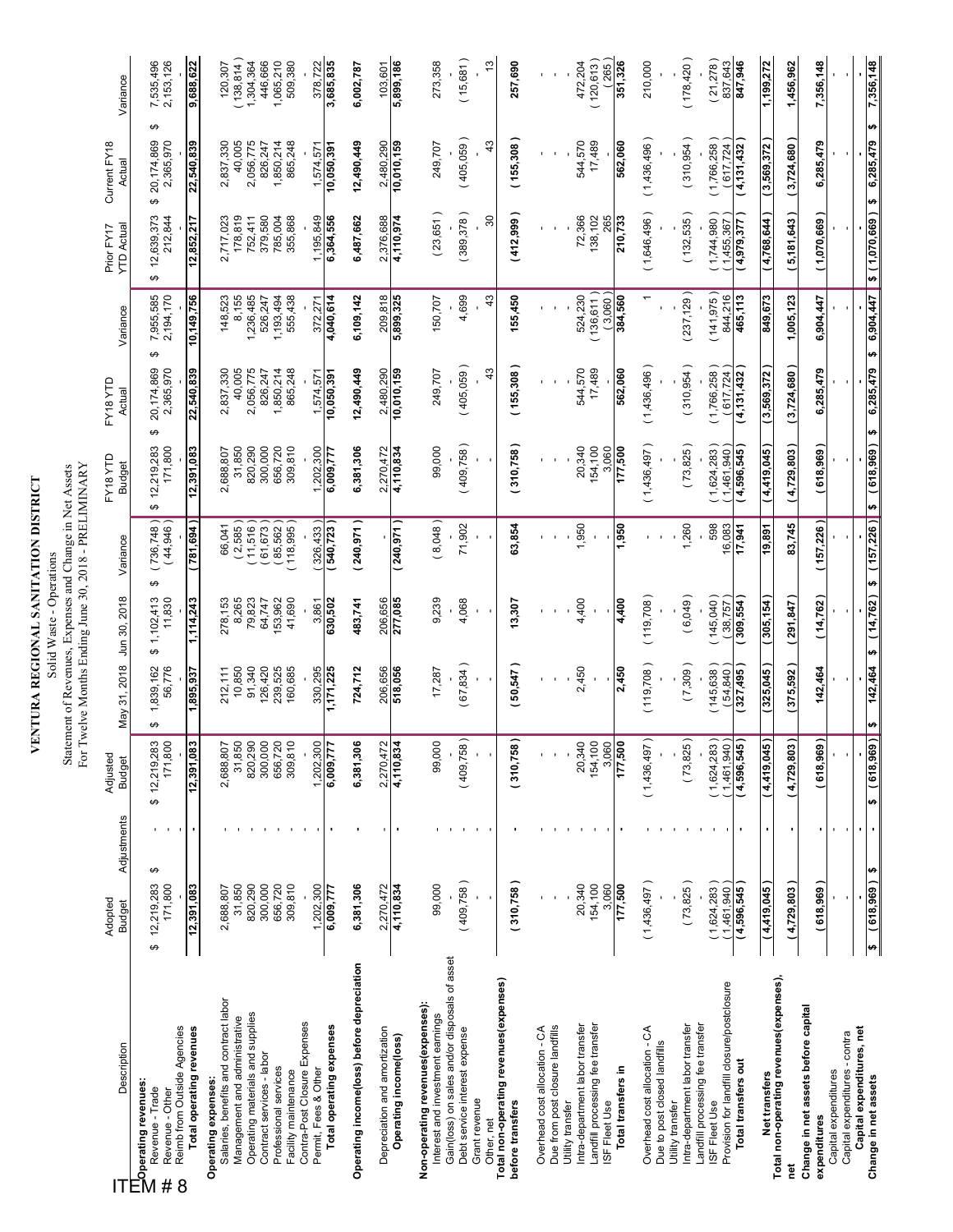**VENTURA REGIONAL SANITATION DISTRICT**<br>Solid Waste - Closed Landfills<br>Statement of Revenues, Expenses and Change in Net Assets<br>For Twelve Months Ending June 30, 2018 - PRELIMINARY For Twelve Months Ending June 30, 2018 - PRELIMINARY Statement of Revenues, Expenses and Change in Net Assets Solid Waste - Closed Landfills

| Description                                                                               | Adopted<br><b>Budget</b> | Adjustments | Adjusted<br>Budget<br>Budget | May 31, 2018 Jun 30, 2018 |                  | Variance               | FY18YTD<br><b>Budget</b> | EY18YTD<br>Actual  | Variance             | <b>YTD Actual</b><br>Prior FY17 | Current FY18<br>Actual | Variance                  |
|-------------------------------------------------------------------------------------------|--------------------------|-------------|------------------------------|---------------------------|------------------|------------------------|--------------------------|--------------------|----------------------|---------------------------------|------------------------|---------------------------|
| Operating revenues:                                                                       |                          |             |                              |                           |                  |                        |                          |                    |                      |                                 |                        |                           |
| ↮<br>Revenue - Trade                                                                      | ↮                        |             | ↮                            | ↮                         | ↮                | ↮                      | ↮<br>↮                   |                    | ↮                    | ↮<br>↮                          | ↮                      |                           |
| Reimb from Outside Agencies<br>Revenue - Other                                            |                          |             |                              |                           |                  |                        |                          |                    |                      |                                 |                        |                           |
| Total operating revenues                                                                  |                          |             |                              |                           |                  |                        |                          |                    |                      |                                 |                        |                           |
| Salaries, benefits and contract labor<br>Operating expenses:                              | 112,284                  |             | 112,                         |                           |                  |                        | 112,284                  |                    | 112,284)             |                                 |                        |                           |
| Management and administrative                                                             | 1,054                    |             | 284<br>54                    | 3,200                     |                  | $(3,200)$<br>$(4,025)$ | 1,054                    | 3,211              | 2,157                | 476                             | 3,211                  | 2,734                     |
| Operating materials and supplies                                                          | 155,500                  |             | ,500<br>155,                 | 16,846                    | 12,821           |                        | 155,500                  | 138,078            | $(17,422)$<br>41,810 | 213,444                         | 138,078                | (75,366)                  |
| Contract services - labor                                                                 | 22,500<br>247,600        |             | 500<br>247,600<br>22,        |                           | 10,418<br>33,414 | $10,418$<br>$19,319$   | 22,500<br>247,600        | 64,310<br>178,929  | (68, 671)            | 64,424<br>446,439               | 64,310<br>178,929      | (113)                     |
| Professional services<br>Facility maintenance                                             | 132,500                  |             | 132,500                      | 14,096<br>2,496           | 3,004            | 508                    | 132,500                  | 28,228             | 104,272              | 58,258                          | 28,228                 | $(267,510)$<br>$(30,030)$ |
| Contra-Post Closure Expenses<br>Permit, Fees & Other                                      | (593,988)                |             | 593,988)<br>75,350           | (40, 979)                 | (71,858)         | (30, 879)              | 593,988)<br>75,350       | 553,475)<br>56,548 | 40,513               | 954,019<br>79,837               | 553,475)<br>56,548     | 23,289)<br>400,545        |
| Total operating expenses                                                                  | 75,350<br>152,800        |             | 152,800                      | 4,341                     | (12, 200)        | $( 698^{\prime}$       | 152,800                  | (84, 171)          | 18,802)<br>236,971   | 141, 141                        | (84, 171)              | 6,970                     |
| Operating income(loss) before depreciation                                                | (152, 800)               |             | $ 800\rangle$<br>(152)       | 4,341                     | 12,200           | 7,859                  | (152, 800)               | 84,171             | 236,971              | 91,141                          | 84,171                 | (6, 970)                  |
| Depreciation and amortization                                                             | 17,046                   |             | ,046<br>17.                  | 1,421                     | 1,421            |                        | 17,046                   | 17,046             | $\circ$              | 17,046                          | 17,046                 |                           |
| Operating income(loss)                                                                    | (169, 846)               |             | (169, 846)                   | 2,921                     | 10,780           | 598'Z                  | (169, 846)               | 67,125             | 236,971              | 74,095                          | 67,125                 | (6, 970)                  |
| Non-operating revenues(expenses):<br>Interest and investment earnings                     | 200,000                  |             | ,000<br>200,                 | 18,146                    | 5,789            | (12, 357)              | 200,000                  | 162,739            | (37,261)             | 83,816                          | 162,739                | 78,923                    |
| Gain(loss) on sales and/or disposals of asset                                             |                          |             |                              |                           |                  |                        |                          |                    |                      |                                 |                        |                           |
| Debt service interest expense                                                             |                          |             |                              |                           |                  |                        |                          |                    |                      |                                 |                        |                           |
| Grant revenue<br>Other, net                                                               |                          |             |                              |                           |                  |                        |                          |                    |                      |                                 |                        |                           |
| Total non-operating revenues (expenses)                                                   |                          |             |                              |                           |                  |                        |                          |                    |                      |                                 |                        |                           |
| before transfers                                                                          | 200,000                  |             | 200,000                      | 18,146                    | 5,789            | (12, 357)              | 200,000                  | 162,739            | (37,261)             | 83,816                          | 162,739                | 78,923                    |
| Overhead cost allocation - CA                                                             |                          |             |                              |                           |                  |                        |                          |                    |                      |                                 |                        |                           |
| Due from post closure landfills<br>Utility transfer                                       |                          |             |                              |                           |                  |                        |                          |                    |                      |                                 |                        |                           |
| Intra-department labor transfer                                                           |                          |             |                              |                           |                  |                        |                          |                    |                      |                                 |                        |                           |
| Landfill processing fee transfer<br>ISF Fleet Use                                         |                          |             |                              |                           |                  |                        |                          |                    |                      |                                 |                        |                           |
| Total transfers in                                                                        |                          |             |                              |                           |                  |                        |                          |                    |                      |                                 |                        |                           |
|                                                                                           |                          |             |                              |                           |                  |                        |                          |                    |                      |                                 |                        |                           |
| Overhead cost allocation - CA<br>Due to post closed landfills                             |                          |             |                              |                           |                  |                        |                          |                    |                      |                                 |                        |                           |
| Utility transfer                                                                          |                          |             |                              |                           |                  |                        |                          |                    |                      |                                 |                        |                           |
| Intra-department labor transfer                                                           | (23,512)                 |             | (23,512)                     | (2,419)                   | (10,340)         | (7,921)                | (23,512)                 | (61,969)           | (38,457)             | (69, 513)                       | (61,969)               | 7,544                     |
| Landfill processing fee transfer<br>ISF Fleet Use                                         | (6,642)                  |             | (6, 642)                     | (531)                     | (468)            | 63                     | (6, 642)                 | (5,611)            | 1,032                | (5,205)                         | (5,611)                | (406)                     |
| Provision for landfill closure/postclosure<br>Total transfers out                         | (30, 154)                |             | $ 54\rangle$<br>(30,         | (2,950)                   | (10, 808)        | (7,858)                | (30, 154)                | (67, 580)          | (37, 426)            | (74,718)                        | (67, 580)              | 7,138                     |
|                                                                                           |                          |             |                              |                           |                  |                        |                          |                    |                      |                                 |                        |                           |
| ייטווייטו וואס בעריינייטוב.<br>—Trotal non-operating revenues(expenses),<br>Net transfers | (30, 154)                |             | (154)<br>(30,                | (2,950)                   | (308,01)         | ( 7,858 )              | (30, 154)                | (67,580)           | (37, 426)            | (74,718)                        | (67,580)               | 7,138                     |
| <u>inet</u>                                                                               | 169,846                  |             | 846<br>$\frac{69}{2}$        | 15,196                    | (5,019)          | (20,214)               | 169,846                  | 95,159             | (74,687)             | 9,098                           | 95,159                 | 86,061                    |
| Schange in net assets before capital<br>#expenditures                                     |                          |             |                              | 18,116                    | 5,761            | (12, 355)              |                          | 162,284            | 162,284              | 83,193                          | 162,284                | 79,091                    |
| Capital expenditures<br>8                                                                 |                          |             |                              |                           |                  |                        |                          |                    |                      |                                 |                        |                           |
| Capital expenditures - contra                                                             |                          |             |                              |                           |                  |                        |                          |                    |                      |                                 |                        |                           |
| Capital expenditures, net<br>Change in net assets                                         | H                        |             | <b>SA</b>                    | 18,116<br>₩               | 5,761<br>₩       | (12,355)<br>₩          | s<br>$\bullet$           | ø<br>162,284       | 162,284              | ₩<br>83,193<br>$\bullet$        | ø<br>162,284           | 79,091                    |
|                                                                                           |                          |             |                              |                           |                  |                        |                          |                    |                      |                                 |                        |                           |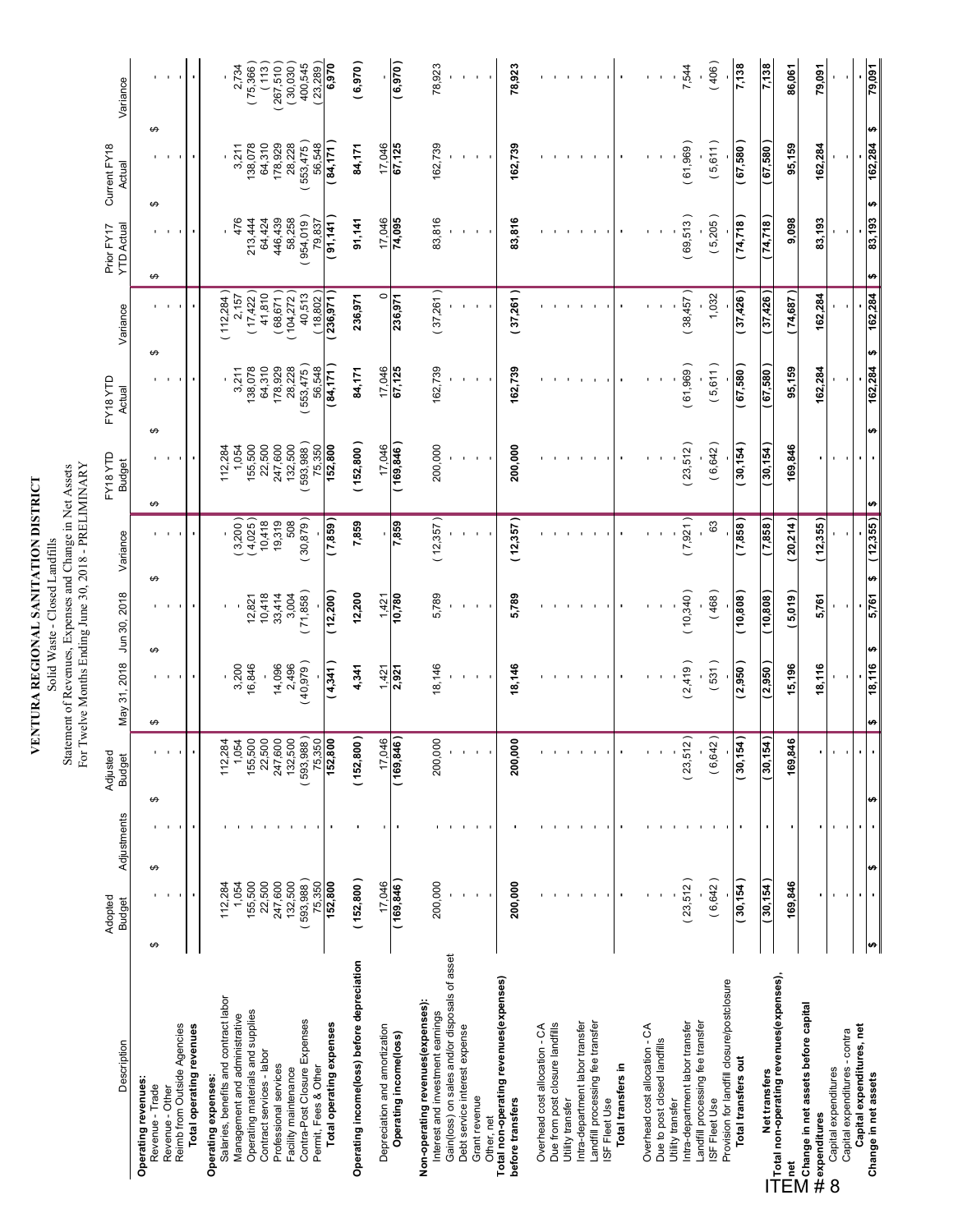### VENTURA REGIONAL SANITATION DISTRICT **VENTURA REGIONAL SANITATION DISTRICT**

Biosolids & Microturbine Electrical Generation<br>Statement of Revenues, Expenses and Change in Net Assets<br>For Twelve Months Ending June 30, 2018 - PRELIMINARY Statement of Revenues, Expenses and Change in Net Assets Biosolids & Microturbine Electrical Generation

| Description                                                                                                                             | Adopted<br><b>Budget</b>              | Adjustments | Adjusted<br><b>Budget</b>                                         | May 31, 2018               | Jun 30, 2018          | Variance              | EY18YTD<br><b>Budget</b>  | EY18 YTD<br>Actual        | Variance                 | <b>YTD Actual</b><br>Prior FY17 | Current FY18<br>Actual         | Variance              |
|-----------------------------------------------------------------------------------------------------------------------------------------|---------------------------------------|-------------|-------------------------------------------------------------------|----------------------------|-----------------------|-----------------------|---------------------------|---------------------------|--------------------------|---------------------------------|--------------------------------|-----------------------|
| Reimb from Outside Agencies<br><b>TTT</b><br>2 Operating revenues:<br>2 Revenue - Trade<br>Revenue - Trade<br>Revenue - Other<br>#<br>8 | ↮<br>2,300,000<br>125,000<br>$\Theta$ |             | 2,300,000<br>↮                                                    | ↮                          | 179,959<br>2,000<br>↮ | 179,959<br>2,000<br>↮ | 125,000<br>2,300,000<br>↮ | 1,054,799<br>178,146<br>↮ | \$(1,245,201)<br>53,146  | 2,251,628<br>103,116<br>↮       | ↮<br>1,054,799<br>178,146<br>↮ | (1,196,829)<br>75,030 |
| Total operating revenues                                                                                                                | 2,425,000                             |             | 2,425,000                                                         |                            | 81,959                | 181,959               | 2,425,000                 | 1,232,945                 | (1, 192, 055)            | 2,354,744                       | 1,232,945                      | (1,121,799)           |
| Salaries, benefits and contract labor<br>Operating expenses:                                                                            |                                       |             |                                                                   |                            |                       |                       |                           | $(6,278)$<br>48,234       | $(6,278)$<br>$(2,516)$   | $(8,834)$<br>46,076             | (6,278)                        | 2,556<br>2,157        |
| Operating materials and supplies<br>Management and administrative                                                                       | 50,750<br>506,000                     |             | 50,750<br>506,000                                                 | 3,872                      | 42,056<br>3,872       | 42,056                | 50,750<br>506,000         | 282,973                   | (223,027)                | 460,871                         | 48,234<br>282,973              | (177, 898)            |
| Contract services - labor<br>Professional services                                                                                      | 50,500                                |             | 50,500<br>52,500                                                  |                            |                       |                       | 50,500                    | 25,929                    | $(24,571)$<br>$(24,026)$ | 14,993                          | 25,929                         | 10,936                |
| Contra-Post Closure Expenses<br>Permit, Fees & Other<br>Facility maintenance                                                            | 246,500<br>52,500                     |             |                                                                   | 2,325                      | 2,180                 | (145)                 | 52,500<br>246,500         | 60,405<br>28,474          | 186,095)                 | 245,438<br>33,341               | 60,405<br>28,474               | (4,867)<br>185,032    |
| Total operating expenses                                                                                                                | 906,250                               |             | 246,500<br>906,250                                                | 6,198                      | 48,109                | 41,911                | 906,250                   | 439,737                   | (466,513                 | 791,885                         | 439,737                        | (352,148              |
| Operating income(loss) before depreciation                                                                                              | 1,518,750                             |             | 1,518,750                                                         | (6, 198)                   | 133,850               | 140,048               | 1,518,750                 | 793,209                   | (725, 541)               | 1,562,859                       | 793,209                        | (769, 651)            |
| Depreciation and amortization                                                                                                           | 1,004,788                             |             | $\frac{1,004,788}{513,962}$                                       | 83,732                     | 83,732                |                       | 1,004,788                 | 1,004,788                 | $\frac{1}{2}$            | 1,004,788                       | 1,004,788                      |                       |
| Operating income(loss)                                                                                                                  | 513,962                               |             |                                                                   | (89, 930)                  | 50,118                | 140,048               | 513,962                   | (211,579)                 | (725, 541)               | 558,072                         | (211, 579)                     | (769, 651)            |
| Non-operating revenues (expenses):<br>Interest and investment earnings                                                                  | 2,000                                 |             | 2,000                                                             |                            |                       |                       | 2,000                     | 6,125                     | 4,125                    | 1,021                           | 6,125                          | 5,104                 |
| Gain(loss) on sales and/or disposals of asset<br>Debt service interest expense                                                          | (175, 372)                            |             | (175, 372)                                                        | 31,780)                    | (15,316)              | 16,464                | (175, 372)                | (184, 981)                | (9,609)                  | (211,368)                       | (184, 981)                     | 26,387                |
| Grant revenue<br>Other, net                                                                                                             |                                       |             |                                                                   |                            |                       |                       |                           |                           |                          |                                 |                                |                       |
| Total non-operating revenues(expenses)                                                                                                  |                                       |             |                                                                   |                            |                       |                       |                           |                           |                          |                                 |                                |                       |
| before transfers                                                                                                                        | (173, 372)                            |             | $\frac{1}{2}$<br>(173, 37                                         | (31,780)                   | (15,316)              | 16,464                | (173, 372)                | (178, 856)                | (5,484)                  | (210, 347)                      | (178, 856)                     | 31,490                |
| Due from post closure landfills<br>Overhead cost allocation - CA                                                                        |                                       |             |                                                                   |                            |                       |                       |                           |                           |                          |                                 |                                |                       |
| Utility transfer                                                                                                                        |                                       |             |                                                                   |                            |                       |                       |                           |                           |                          |                                 |                                |                       |
| Intra-department labor transfer                                                                                                         |                                       |             |                                                                   |                            |                       |                       |                           |                           |                          |                                 |                                |                       |
| Landfill processing fee transfer<br>ISF Fleet Use                                                                                       |                                       |             |                                                                   |                            |                       |                       |                           |                           |                          | $\mathbf{I}$                    |                                |                       |
| Total transfers in                                                                                                                      |                                       |             |                                                                   |                            |                       |                       |                           |                           |                          |                                 |                                |                       |
| Overhead cost allocation - CA                                                                                                           | (260,060)                             |             | (260,060)                                                         | (21, 672)                  | (21, 672)             |                       | (260,060)                 | (260,064)                 | (4)                      | (66, 120)                       | (260,064)                      | (193, 944)            |
| Due to post closed landfills<br>Utility transfer                                                                                        |                                       |             |                                                                   |                            |                       |                       |                           |                           |                          |                                 |                                |                       |
| Intra-department labor transfer<br>Landfill processing fee transfer                                                                     | (20, 340)<br>(154, 100)               |             | $\begin{array}{c} (20,340) \\ (154,100) \\ (102,430) \end{array}$ | (826)                      |                       | 826                   | (20, 340)<br>(154, 100)   | 16,037)<br>(17, 489)      | 4,304<br>136,611         | (14,918)<br>(138, 102)          | (17, 489)<br>16,037            | (1, 118)<br>120,613   |
| Provision for landfill closure/postclosure<br>ISF Fleet Use                                                                             | (102, 430)                            |             |                                                                   | (7,585)                    | (7,585)               |                       | (102, 430)                | (91, 183)                 | 11,247                   | (91,286)                        | (91, 183)                      | 103                   |
| Total transfers out                                                                                                                     | (536, 930)                            |             | l ( o:<br>(536, 93)                                               | 30,083)                    | (29, 257)             | 826                   | (536, 350)                | 384,773                   | 152,157                  | 310,427                         | 384,773                        | (74,346)              |
| Net transfers                                                                                                                           | (536, 930)                            |             | (536, 930)                                                        | 30,083                     | 29,257                | 826                   | 536,930                   | 384,773                   | 152,157                  | 310,427                         | 384,773                        | (74,346)              |
| Total non-operating revenues(expenses),<br>īet                                                                                          | (710, 302)                            |             | $\frac{1}{2}$<br>0,30,710                                         | (61,863)                   | (44,573)              | 17,290                | (710,302)                 | 563,629)                  | 146,673                  | 520,774                         | 563,629                        | (42, 856)             |
| Change in net assets before capital<br>expenditures                                                                                     | (196, 340)                            |             | (196, 340)                                                        | (151,793                   | 5,544                 | 157,337               | (196, 340)                | 775,208)                  | (578,868)                | 37,298                          | 775,208)                       | (812,507)             |
| Capital expenditures - contra<br>Capital expenditures                                                                                   |                                       |             |                                                                   |                            |                       |                       |                           |                           |                          |                                 |                                |                       |
| Capital expenditures, net                                                                                                               |                                       |             |                                                                   |                            |                       |                       |                           |                           |                          |                                 |                                |                       |
| Change in net assets                                                                                                                    | ₩<br>(196, 340)<br>b)                 |             | ₩                                                                 | $(196,340)$ \$ $(151,793)$ | 5,544<br>₩            | 157,337<br>₩          | (196, 340)<br>$\bullet$   | (775,208)<br>44           | (578,868)<br>ø           | 37,298<br>$\bullet$             | H<br>(775,208)<br>ø            | (812, 507)            |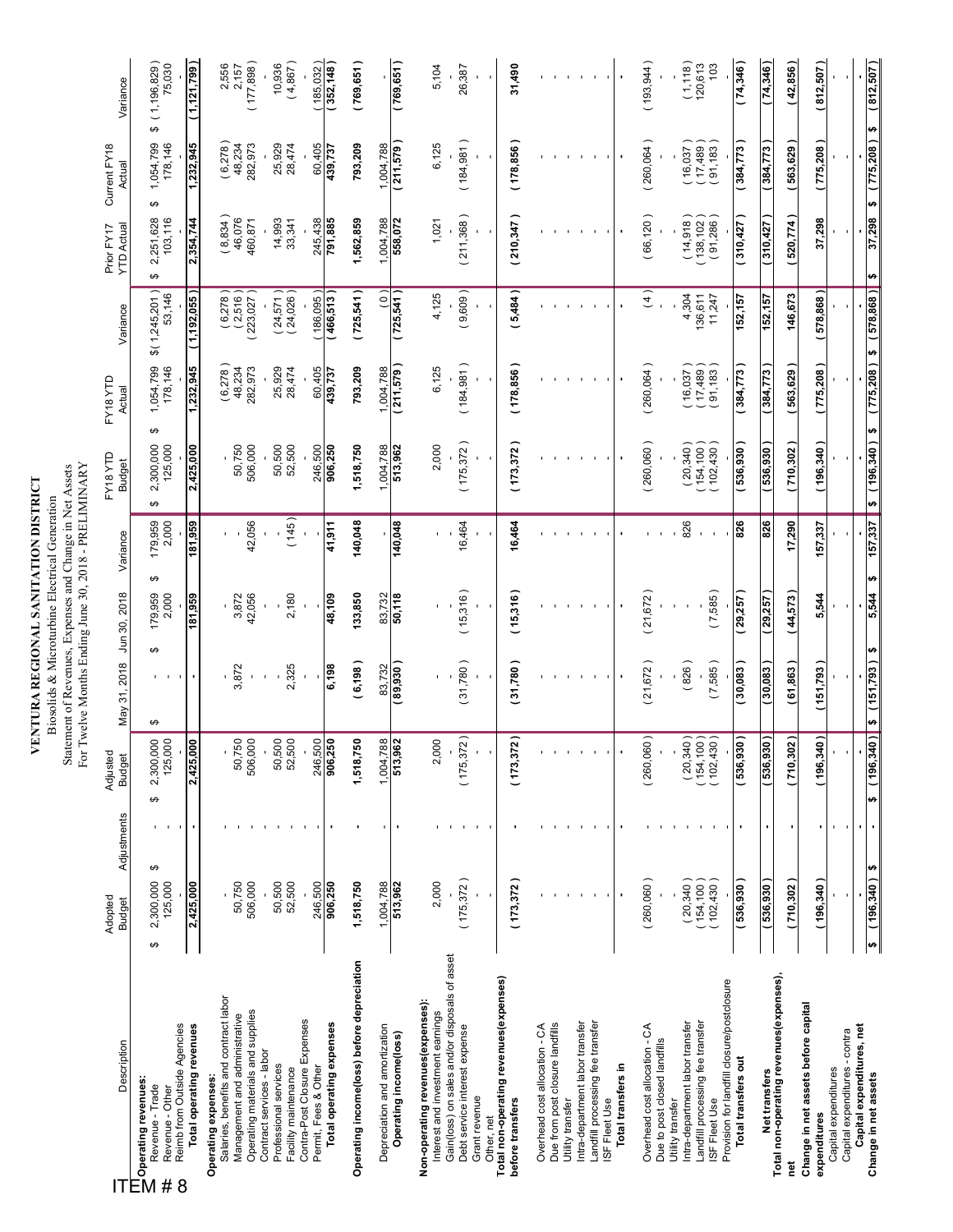### VENTURA REGIONAL SANITATION DISTRICT **VENTURA REGIONAL SANITATION DISTRICT**

Statement of Revenues, Expenses and Change in Net Assets<br>For Twelve Months Ending June 30, 2018 - PRELIMINARY Statement of Revenues, Expenses and Change in Net Assets For Twelve Months Ending June 30, 2018 - PRELIMINARY

| Description                                                                       | Adopted<br><b>Budget</b> | Adjustments    | Adjusted<br><b>Budget</b>                     | May 31, 2018    | Jun 30, 2018  | Variance        | FY18 YTD<br><b>Budget</b> | FY18 YTD<br>Actual            | Variance                | <b>YTD Actual</b><br>Prior FY17 | Current FY18<br>Actual | Variance                  |
|-----------------------------------------------------------------------------------|--------------------------|----------------|-----------------------------------------------|-----------------|---------------|-----------------|---------------------------|-------------------------------|-------------------------|---------------------------------|------------------------|---------------------------|
| Operating revenues:                                                               | ↮<br>↮                   |                |                                               |                 |               |                 |                           |                               |                         |                                 |                        |                           |
| Revenue - Trade<br>Revenue - Other                                                |                          |                | ↮                                             | ↮               | ↮             | ↮               | ↮<br>↮                    |                               | ↮                       | ↮                               | ↮<br>↮                 |                           |
| Reimb from Outside Agencies                                                       |                          |                |                                               |                 |               |                 |                           |                               |                         |                                 |                        |                           |
| Total operating revenues                                                          |                          |                |                                               |                 |               |                 |                           |                               |                         |                                 |                        |                           |
| Salaries, benefits and contract labor<br>Operating expenses:                      | 280,798                  |                |                                               |                 | 37,262        | 15,794          | 280,798                   | 338,804                       | 58,006                  | 303,212                         | 338,804                |                           |
| Management and administrative                                                     | 88,652                   |                | 280,798<br>88,652<br>463,000                  | 21,469<br>8,704 | 8,704         |                 | 88,652                    | 117,580                       | 28,928                  | 100,208                         | 117,580                | 35,592<br>17,372          |
| Operating materials and supplies<br>Contract services - labor                     | 463,000                  |                | $\blacksquare$                                | 58,091          | 53,184        | (4,907)         | 463,000                   | 537,195                       | 74,195                  | 406,243                         | 537,195                | 130,952                   |
| Professional services                                                             | 1,000                    |                | 1,000                                         |                 |               |                 | 1,000                     |                               | $(1,000)$<br>$(11,252)$ |                                 |                        |                           |
| Contra-Post Closure Expenses<br>Facility maintenance                              | 453,815                  |                | 453,815<br>$\mathbf{r}$                       | 23,316          | 32,404        | 9,088           | 453,815                   | 442,563                       |                         | 282,963                         | 442,563                | 159,600                   |
| Permit, Fees & Other                                                              | 1,300                    |                | 1,288,565                                     | 101             |               | (101)           | $1,300$<br>1,288,565      | $1,362$<br>1,437,504          | $\frac{62}{148,939}$    | $1,299$<br>1,093,925            | $1,362$<br>1,437,504   | $\boldsymbol{\mathbb{S}}$ |
| Total operating expenses                                                          | 1,288,565                |                |                                               | 111,680         | 131,554       | 19,874          |                           |                               |                         |                                 |                        | 343,580                   |
| Operating income(loss) before depreciation                                        | (1,288,565)              |                | (1,288,565)                                   | (111,680)       | (131, 554)    | (19, 874)       | (1,288,565)               | (1,437,504)                   | (148, 939)              | (1,093,925)                     | (1,437,504)            | (343,580)                 |
| Depreciation and amortization                                                     | 525.840                  |                | 525,840                                       | 37,908          | 38,442        | 534             | 525,840                   | 483,672                       | (42, 168)               | 527,291                         | 483,672                | (43,619)                  |
| Operating income(loss)                                                            | (1,814,405)              |                | (1,814,405)                                   | (149, 588)      | ( 169,87      | (20, 409)       | (1,814,405)               | (1,921,176)                   | (106, 771)              | (1,621,215)                     | (1,921,176)            | (299, 961)                |
| Non-operating revenues (expenses):                                                |                          |                |                                               |                 |               |                 |                           |                               |                         |                                 |                        |                           |
| Gain(loss) on sales and/or disposals of asset<br>Interest and investment earnings | 1,600                    |                | 1,600                                         |                 | 250           | $-250$          | 1,600                     | 16,823<br>9,067               | 7,467<br>16,823         | 1,078                           | 16,823<br>9,067        | 7,989<br>15,723           |
| Debt service interest expense                                                     |                          |                |                                               |                 |               |                 |                           |                               |                         |                                 |                        |                           |
| Grant revenue<br>Other, net                                                       |                          |                |                                               |                 |               |                 |                           |                               |                         |                                 |                        |                           |
| Total non-operating revenues(expenses)<br>before transfers                        | 1,600                    |                | 600<br>÷                                      |                 | 250           | 250             | 1,600                     | 25,890                        | 24,290                  | 2,178                           | 25,890                 | 23,712                    |
|                                                                                   |                          |                |                                               |                 |               |                 |                           |                               |                         |                                 |                        |                           |
| Overhead cost allocation - CA                                                     |                          |                |                                               |                 |               |                 |                           |                               |                         |                                 |                        |                           |
| Due from post closure landfills<br>Utility transfer                               |                          |                |                                               |                 |               |                 |                           |                               |                         |                                 |                        |                           |
| Intra-department labor transfer                                                   | 21,000                   |                | 21,000                                        |                 |               |                 | 21,000                    | 12,314                        | (8,686)                 |                                 | 12,314                 | 12,314                    |
| Landfill processing fee transfer<br>ISF Fleet Use                                 | 2,100,346                |                | $\frac{2,100,346}{2,121,346}$<br>$\mathbf{r}$ | 188,853         | 188,853       |                 | 2,100,346                 |                               | 165,887                 | 2,266,233                       | 2,266,233              |                           |
| Total transfers in                                                                | 2,121,346                |                |                                               | 188,853         | 188,853       |                 | 2,121,346                 | $\frac{2,266,233}{2,278,547}$ | 157,201                 | 2,266,233                       | 2,278,547              | 12,314                    |
| Overhead cost allocation - CA                                                     |                          |                |                                               |                 |               |                 |                           |                               |                         |                                 |                        |                           |
| Due to post closed landfills                                                      |                          |                |                                               |                 |               |                 |                           |                               |                         |                                 |                        |                           |
| Intra-department labor transfer<br>Utility transfer                               | (32,710)                 |                | 710)<br>(32,                                  | (3,412)         | (6, 123)      | (2,711)         | (32,710)                  | (82, 224)                     | (49,514)                | (76,903)                        | (82, 224)              | (5,322)                   |
| Landfill processing fee transfer                                                  |                          |                |                                               |                 |               |                 |                           |                               |                         |                                 |                        |                           |
| Provision for landfill closure/postclosure<br>ISF Fleet Use                       |                          |                |                                               |                 |               |                 |                           |                               |                         |                                 |                        |                           |
| Total transfers out                                                               | (32,710)                 |                | (017)<br>(32,                                 | (3,412)         | (6, 123)      | (2,711)         | (32,710)                  | (82, 224)                     | (49, 514)               | (76, 903)                       | (82, 224)              | (5, 322)                  |
| Net transfers                                                                     | 2,088,636                |                | 636<br>2,088,                                 | 185,441         | 182,730       | (2,711)         | 2,088,636                 | 2,196,323                     | 107,687                 | 2,189,331                       | 2,196,323              | 6,992                     |
| $\equiv$ Total non-operating revenues(expenses),<br><u>led</u>                    | 2,090,236                |                | ,236<br>2,090,                                | 185,441         | 182,980       | (2,461)         | 2,090,236                 | 2,222,213                     | 131,977                 | 2,191,509                       | 2,222,213              | 30,704                    |
| Change in net assets before capital<br>#texpenditures                             | 275,831                  |                | $\frac{25}{2}$<br>275,                        | 35,854          | 12,983        | 22,870)         | 275,831                   | 301,037                       | 25,206                  | 570,294                         | 301,037                | (269, 257)                |
| Capital expenditures - contra<br>Capital expenditures<br>8                        |                          |                |                                               |                 |               |                 |                           |                               |                         |                                 |                        |                           |
| Capital expenditures, net                                                         |                          | $\blacksquare$ |                                               |                 |               |                 |                           |                               |                         |                                 |                        |                           |
| Change in net assets                                                              | ₩<br>275,831<br>tĄ       |                | 275,831<br>မာ                                 | 35,854<br>th,   | 12.983<br>th, | (22, 870)<br>H) | ₩<br>275,831<br>H         | 301.037                       | 25,206<br>tĄ,           | 570.294<br>↮                    | th,<br>301,037<br>H    | (269,257)                 |